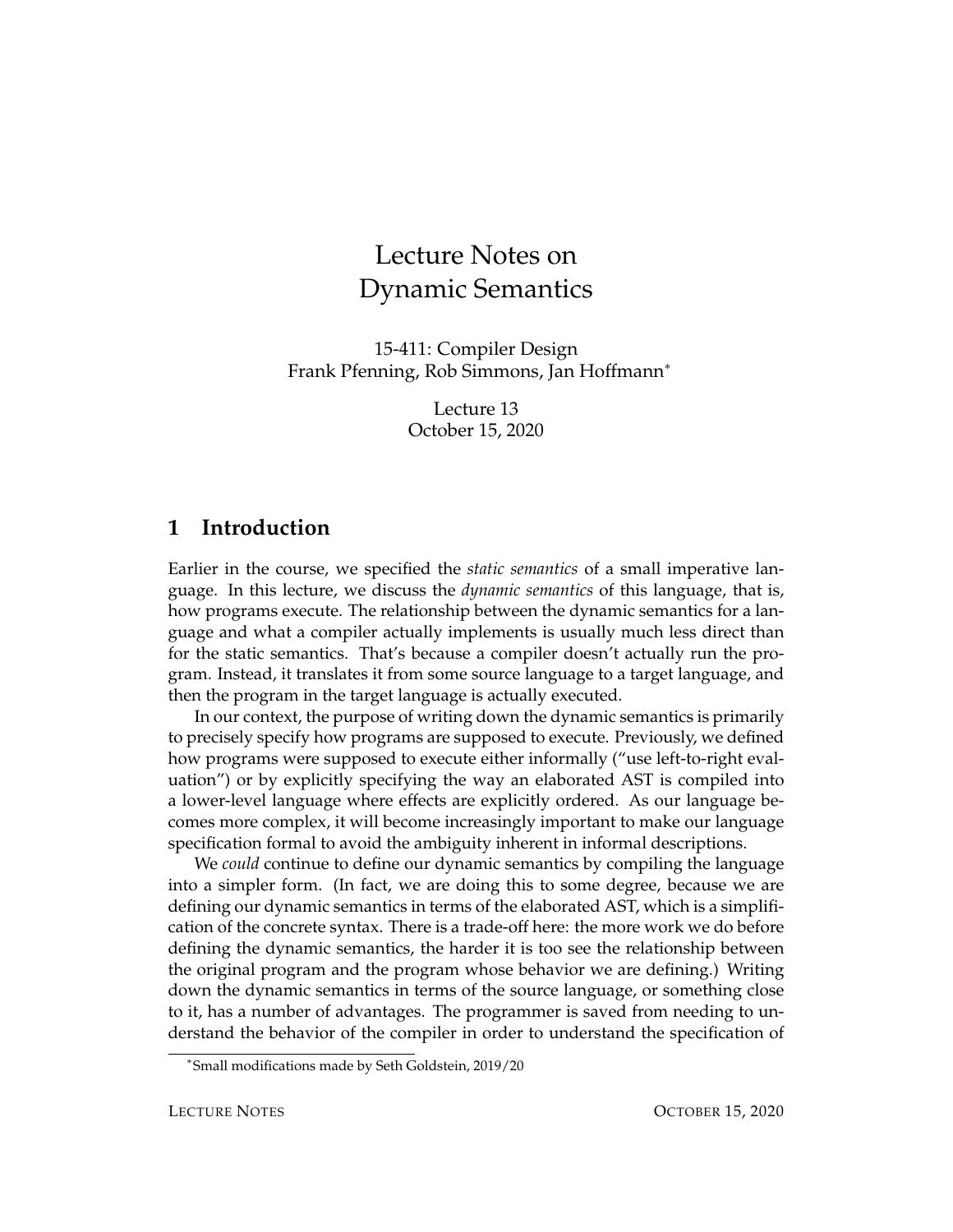the dynamic semantics. Conversely, the compiler writer is able to implement the dynamic semantics in any way that conforms to the specification, rather than being tied to a specific implementation strategy they have specified.

Defining both our formal dynamic semantics and static semantics over the same elaborated AST also facilitates mathematically proving properties of the programming language. Much of the theory of programming languages is concerned with just that and therefore requires an dynamics semantics. Furthermore, if we define an operational specification of our language both before and after compilation, we can consider proving that they always compute the same result. These topics, however, are outside the scope of this course.

#### **2 Evaluating Expressions**

When trying to specify the dynamic semantics of a programming language, there are a bewildering array of choices regarding the *style* of the semantics. At a highlevel, we can distinguish three different styles: operational (*how* is the program executed?), denotational (what *mathematical object* is the program?), and axiomatic (what can we *prove* about the program). In this course, we will exclusively use the operational style since it is expressive and intuitive. However, even operational semantics come in different flavors. Some choices are natural semantics (or evaluation dynamics), structural dynamics, abstract machines, substructural operational semantics, and many more. We use the mechanism of *abstract machines*, despite some of its shortcomings. An advantage of an abstract machine is that its low-level nature makes it relatively easy to formalize a language like C.

In an *abstract machine semantics*, which is a form of so-called *small-step operational semantics*, we step through the evaluation of an expression e until we have reached a value v. So the basic judgment might be written  $e \rightarrow e'$ . However, this is much too simplistic. For example, it does not represent the call stack, or the current value of the variables that are recorded in an *environment*, or what to do with the eventual value. We will introduce such semantic artifacts one by one, as they are needed.

Consider the expression  $e_1 + e_2$ . By the left-to-right evaluation rule, we first have to evaluate  $e_1$  and then  $e_2$ . So when we evaluate  $e_1$  we have to "remember" that we still have to evaluate  $e_2$  then sum up the value. The information on what we still have to do is collected in a so-called *continuation* K. We write the judgment as

 $e \triangleright K$ 

which we read as "*evaluate expression* e *and pass the result to the continuation* K". In the continuation there is a "hole" (written as an underscore character \_) in which we plug in the value passed to it. So:

$$
e_1 + e_2 \triangleright K \qquad \longrightarrow \qquad e_1 \triangleright (\_ + e_2 \, , K)
$$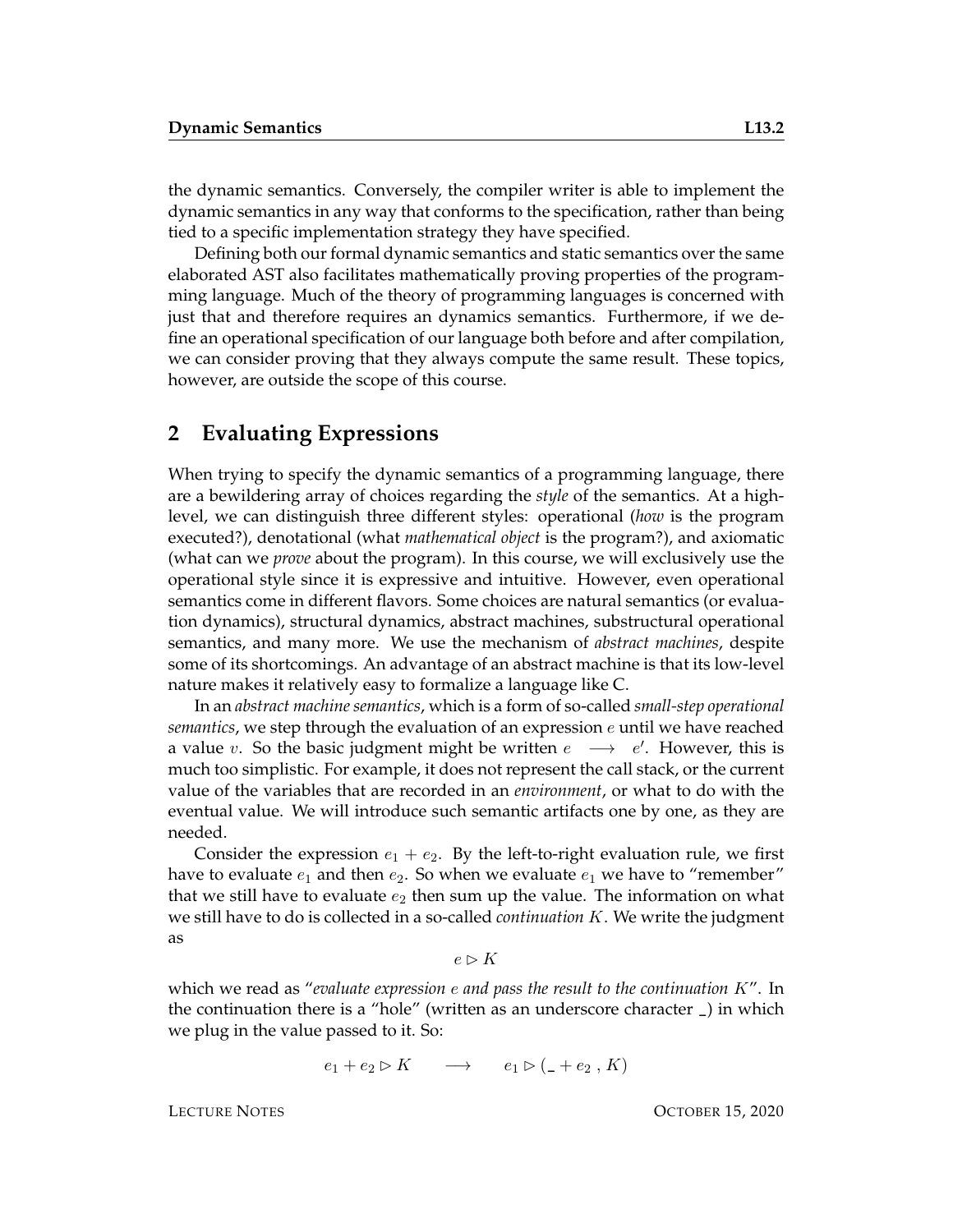When  $e_1$  has been reduced to a value  $c_1$ , we plug it into the hole and evaluate  $e_2$ next;

 $c_1 \triangleright (\_ + e_2, K) \longrightarrow e_2 \triangleright (c_1 + \_ , K)$ 

Finally, when  $e_2$  has been reduced to a value  $c_2$  we perform the actual addition and pass the result to  $K$ .

 $c_2 \triangleright (c_1 + \ldots + K) \longrightarrow c \triangleright K \qquad (c = c_1 + c_2 \mod 2^{32})$ 

In the last rule we appeal to the mathematical operation of addition modulo  $2^{32}$  on two given integers modulo  $2^{32}$ . Since we describe C0, we assume that constants are 32-bit words in two's complement representation. All other binary modular arithmetic operations ⊕ are handled in a similar way, so we summarize them as

$$
e_1 \oplus e_2 \triangleright K \longrightarrow e_1 \triangleright (\_ \oplus e_2, K)
$$
  
\n
$$
c_1 \triangleright (\_ \oplus e_2, K) \longrightarrow e_2 \triangleright (c_1 \oplus \_ , K)
$$
  
\n
$$
c_2 \triangleright (c_1 \oplus \_ , K) \longrightarrow c \triangleright K \qquad (c = c_1 \oplus c_2 \mod 2^{32})
$$

For an effectful operation such as division, the last step could also raise an arithmetic exception arith (SIGFPE on the x86 architecture family, numbered 8). How do we represent that? We would like to abort the computation entirely and go to a state where the final outcome is reported as an arithmetic exception. We describe this as follows:

e<sup>1</sup> e<sup>2</sup> B K −→ e<sup>1</sup> B (\_ e<sup>2</sup> , K) c<sup>1</sup> B (\_ e<sup>2</sup> , K) −→ e<sup>2</sup> B (c<sup>1</sup> \_ , K) c<sup>2</sup> B (c<sup>1</sup> \_ , K) −→ c B K (c = c<sup>1</sup> c2) c<sup>2</sup> B (c<sup>1</sup> \_ , K) −→ exception(arith) (c<sup>1</sup> c<sup>2</sup> undefined)

Here, some care must be taken to define the value  $c_1 \oslash c_2$  correctly in the cases of division and modulus, and the conditions under which the result is mathematically "undefined" (like division by zero) and therefore must raise an exception. We have specified this in previous lectures and assignments, so we won't detail the conditions here.

What happens when evaluation finishes normally? In the case of the empty continuation we stop the abstract machine and return value $(c)$ 

$$
c \triangleright \cdot \quad \longrightarrow \quad \text{value}(c)
$$

Boolean expression and short-circuiting expressions work similarly.

 $e_1$  &&  $e_2 \triangleright K$   $\longrightarrow$   $e_1 \triangleright (\_ \& e_2, K)$ false  $\triangleright$  (\_ && e<sub>2</sub>, K)  $\longrightarrow$  false  $\triangleright$  K true  $\triangleright$  (\_ &&  $e_2$  , K)  $\longrightarrow$   $e_2 \triangleright K$ 

Notice how  $e_2$  is ignored in case false is returned to the continuation ( $\angle$  &&  $e_2$ ,  $K$ ), which encodes the short-circuiting behavior of the conjunction. Also note that we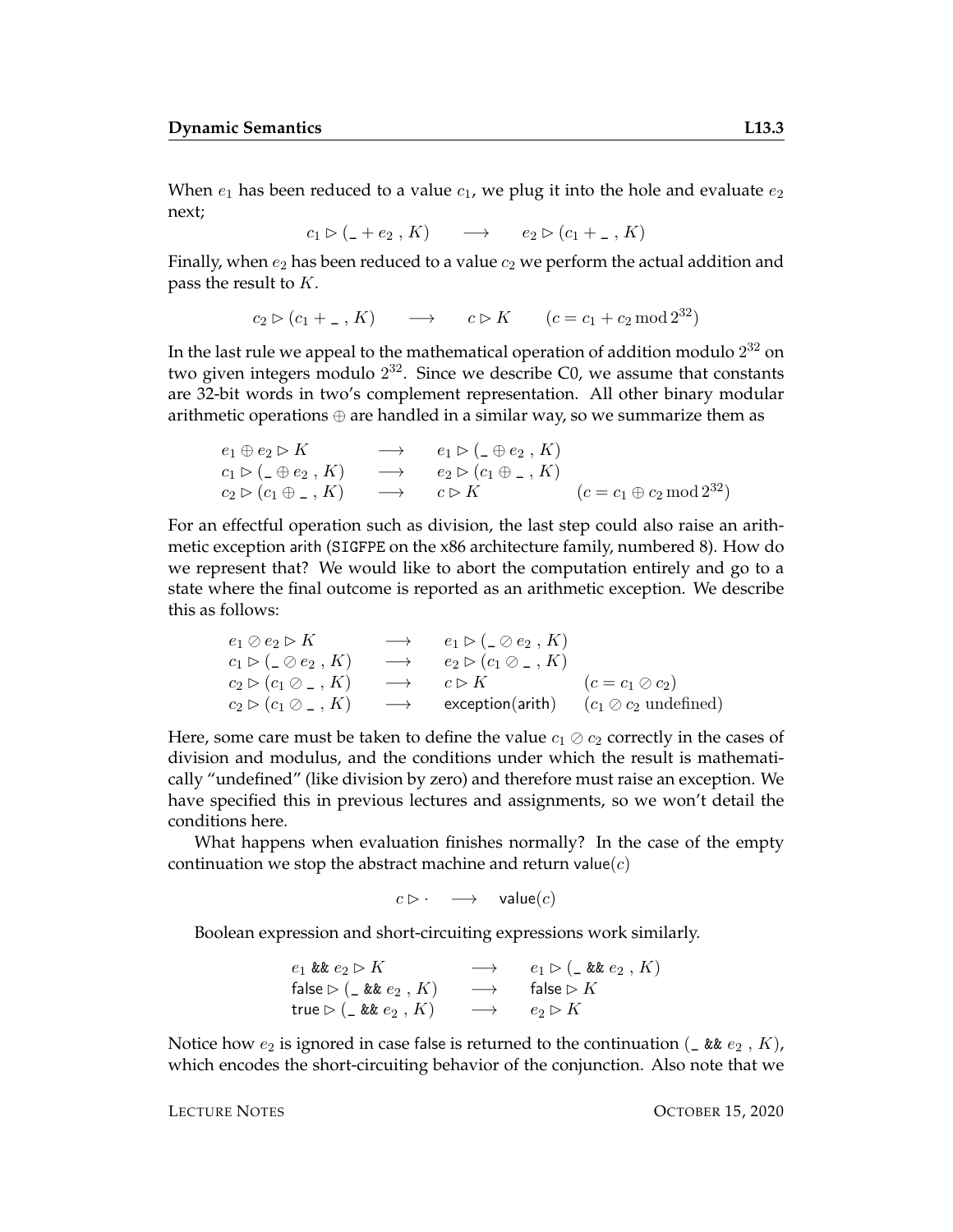now have two kinds of values: boolean values false and true as well as integer values c. We could have also defined boolean expressions as evaluating to integers with a rule like true  $\triangleright K \rightarrow 1 \triangleright K$ . By making true a value, we explicitly capture the fact that we expect integers and boolean expressions to not be confused at runtime.

**Example** Consider the expression  $((4 + 5) * 10) + 2$ . Using our evaluation rules, we obtion the following evaluation.

|                      | $((4+5)*10)+2$ $\triangleright$ $\cdot$ |                    |                                                            |
|----------------------|-----------------------------------------|--------------------|------------------------------------------------------------|
|                      | $\longrightarrow$ $(4+5)*10$            |                    | $\triangleright$ $-+2$                                     |
|                      | $\longrightarrow$ 4+5                   |                    | $\triangleright$ $\_ *10$ , $\_ +2$                        |
| $\longrightarrow$ 4  |                                         |                    | $\triangleright$ $-+5$ , $-*10$ , $-+2$                    |
| $\longrightarrow$ 5  |                                         |                    | $\triangleright$ 4+_,_*10,_+2                              |
| $\longrightarrow$ 9  |                                         |                    | $\triangleright$ $\longrightarrow$ 10, $\longleftarrow$ +2 |
| $\longrightarrow$    | -10                                     |                    | $\triangleright$ 9 * _ , _ + 2                             |
| $\longrightarrow$ 90 |                                         |                    | $\triangleright$ +2                                        |
| $\longrightarrow$ 2  |                                         |                    | $\triangleright$ 90 +                                      |
| $\longrightarrow$    | 92                                      | $\triangleright$ . |                                                            |

### **3 Variables**

We can continue along this line, but we get stuck for variables. Where do their values come from? We need to add an *environment*  $\eta$  that maps variables to their values. We write

$$
\eta ::= \cdot \mid \eta, x \mapsto v
$$

and  $\eta[x \mapsto v]$  for either adding  $x \mapsto v$  to  $\eta$  or overwriting the current value of x by v (if  $\eta(x)$  is already defined). The state of the abstract machine now contains the environment  $\eta$ . We separate by a turnstile ( $\vdash$ ) from the expression to evaluate and its continuation.

$$
\eta \vdash e \rhd K
$$

The rules so far just carry this along. For example:

 $\eta \vdash e_1 \oplus e_2 \rhd K \longrightarrow \eta \vdash e_1 \rhd (\_ \oplus e_2 , K)$  $\eta \vdash c_1 \rhd (\_ \oplus e_2, K) \longrightarrow \eta \vdash e_2 \rhd (c_1 \oplus \_ , K)$  $\eta \vdash c_2 \rhd (c_1 \oplus \_ , K) \longrightarrow \eta \vdash c \rhd K$  (c = c<sub>1</sub>  $\oplus$  c<sub>2</sub> mod 2<sup>32</sup>)

Variables are just looked up in the environment.

$$
\eta \vdash x \rhd K \qquad \longrightarrow \qquad \eta \vdash \eta(x) \rhd K
$$

Because we are interested in evaluating only expressions that have already passed all static semantic checks of the language, we know that  $\eta(x)$  will be defined (all variables must be initialized before they are used).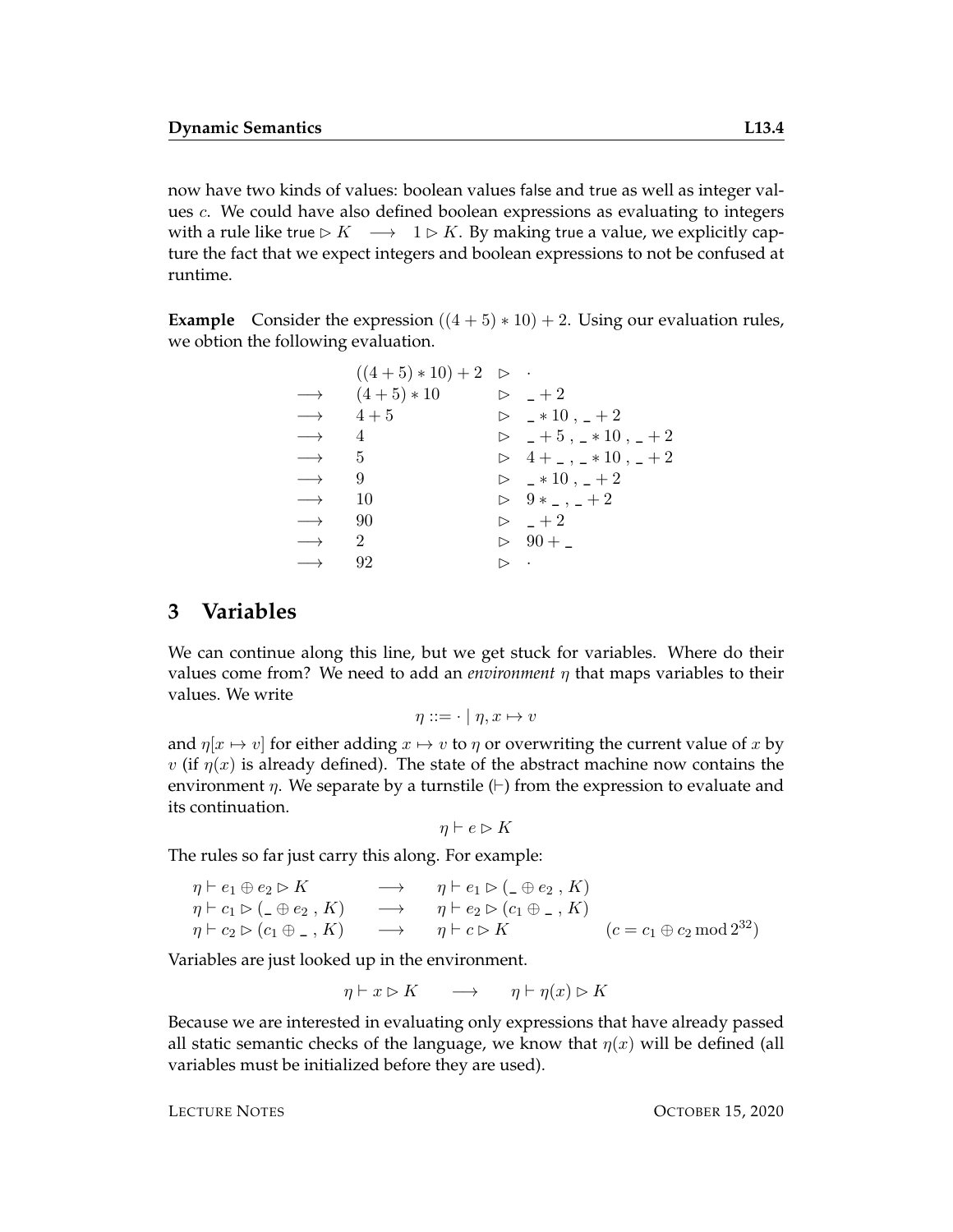## **4 Executing Statements**

Executing statements in L3, the fragment of C0 we have considered so far, can either complete normally, return from the current function with a return statement, or raise an exception. The "normal" execution of a statement does not pass a value to its continuation; instead it has an effect on its environment by assigning to its existing variables or declaring new ones. We write this as

$$
\eta \vdash s \blacktriangleright K
$$

where the continuation  $K$  should start with a statement. Statements don't return values, so every statement that terminates eventually becomes a nop. For example:

$$
\eta \vdash \text{seq}(s_1, s_2) \blacktriangleright K \longrightarrow \eta \vdash s_1 \blacktriangleright (s_2, K)
$$
  

$$
\eta \vdash \text{nop} \blacktriangleright (s, K) \longrightarrow \eta \vdash s \blacktriangleright K
$$

The last line codifies that if there no further statement to execution, we grab the first statement from the continuation. When executing an assignment we first have to evaluate the assignment, then change the variable value in the environment.

$$
\begin{array}{ccc}\n\eta \vdash \mathsf{assign}(x, e) \blacktriangleright K & \longrightarrow & \eta \vdash e \rhd (\mathsf{assign}(x, \_) \, , K) \\
\eta \vdash v \rhd (\mathsf{assign}(x, \_) \, , K) & \longrightarrow & \eta[x \mapsto v] \vdash \mathsf{nop} \blacktriangleright K\n\end{array}
$$

Conditionals follow the pattern of the short-circuiting conjunction.

$$
\eta \vdash \text{if } (e, s_1, s_2) \blacktriangleright K \longrightarrow \eta \vdash e \triangleright (\text{if } (\_, s_1, s_2), K) \gamma \vdash \text{true} \triangleright (\text{if } (\_, s_1, s_2), K) \longrightarrow \eta \vdash s_1 \blacktriangleright K \eta \vdash \text{false} \triangleright (\text{if } (\_, s_1, s_2), K) \longrightarrow \eta \vdash s_2 \blacktriangleright K
$$

While loops are a bit more complicated. We take a slight shortcut by using the identity

while
$$
(e, s) \equiv \text{if}(e, \text{seq}(s, \text{while}(e, s)), \text{nop})
$$

to avoid writing out several rules implementing the right-hand side of this identity directly.

$$
\eta \vdash \text{while}(e, s) \blacktriangleright K \qquad \longrightarrow \qquad \eta \vdash \text{if}(e, \text{seq}(s, \text{while}(e, s)), \text{nop}) \blacktriangleright K
$$

Loops bring up the question of non-termination, which is modeled naturally: we just have abstract machine transitions  $s_0 \rightarrow s_1 \rightarrow s_2 \rightarrow \cdots$  without ever arriving at a final state. The final states are just nop  $\blacktriangleright$  · and exception(E), where  $E$  can currently be either arith or the abort exception caused by a failing assert statement.

$$
\eta \vdash \text{assert}(e) \blacktriangleright K \longrightarrow \eta \vdash e \triangleright (\text{assert}(\_) , K) \eta \vdash \text{true} \triangleright (\text{assert}(\_) , K) \longrightarrow \eta \vdash \text{nop} \blacktriangleright K \eta \vdash \text{false} \triangleright (\text{assert}(\_) , K) \longrightarrow \text{exception}(\text{abort})
$$

LECTURE NOTES OCTOBER 15, 2020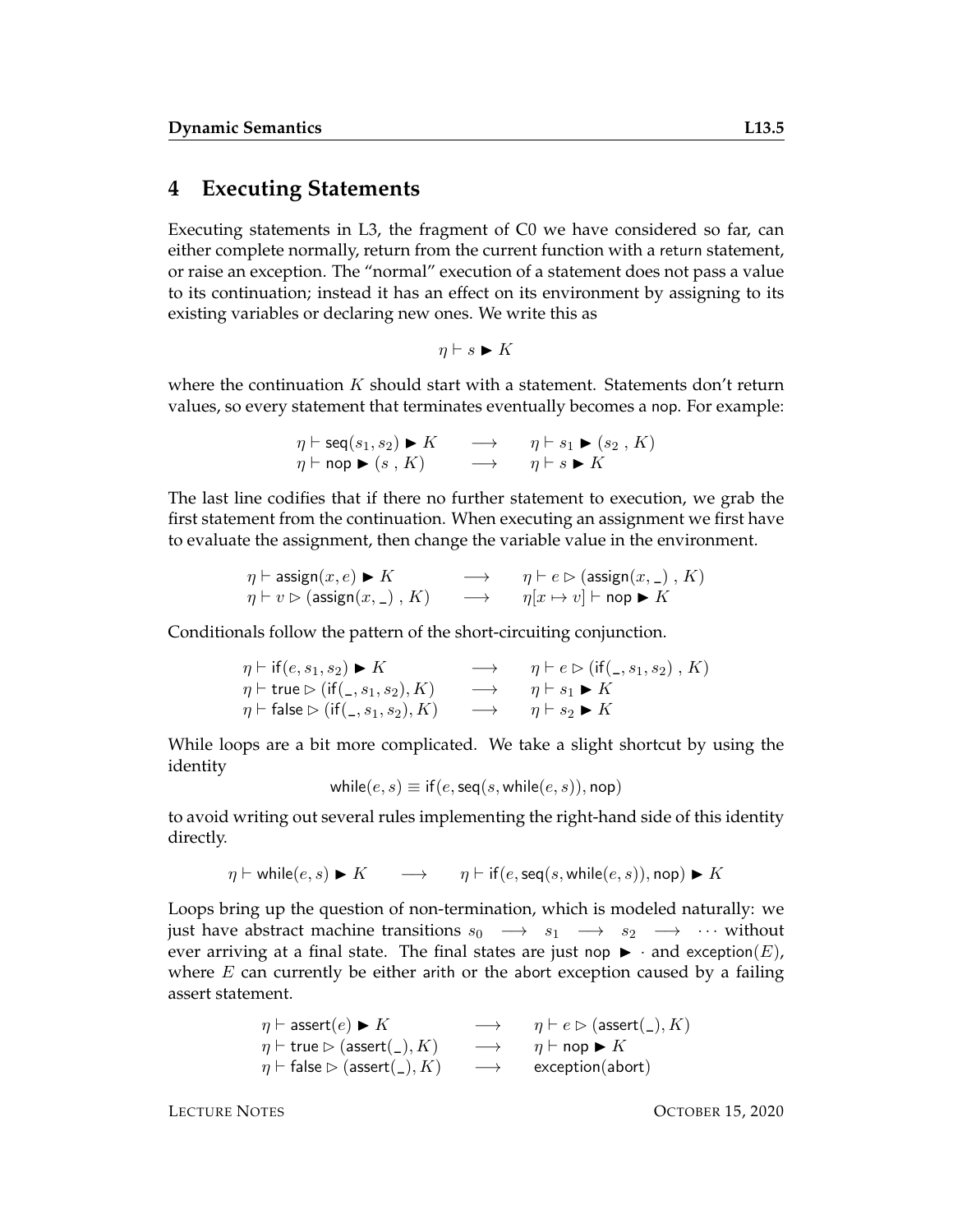Declarations are also pretty straightforward, since they just add a new variable with an undefined or useless value to the environment.

 $\eta \vdash \text{decl}(x, \tau, s) \blacktriangleright K \longrightarrow \eta[x \mapsto \text{nothing} \mid x \models s \blacktriangleright K$ 

In a language that permits shadowing of variables, we would have to save the current value of  $x$  and restore it after  $s$  has finished executing. Or we would think of  $\eta$  as a list where  $\eta(x)$  refers to the value of the rightmost occurrence, which would be removed when we leave the scope of declaration. Or we could statically rename the variables during elaboration so that no shadowing can occur during execution.

At this point we have handled all salient statements except return statements that are tied to function calls. We discuss them in the next section.

**Example** Consider the statement while( $x > 0$ , assign( $x, x + 1$ )) and  $\eta = [x \mapsto 1]$ . Using rules for statement execution, we obtion the following execution; where  $s \equiv$  $x = x + 1$ .

```
[x \mapsto 1] \vdash \text{while}(x > 0, s) \longrightarrow[x \mapsto 1] \vdash \text{if } (x > 0, \text{seq}(s, \text{while}(x > 0, s)), \text{nop}) \blacktriangleright→ [x\rightarrow 1] \vdash x > 0<br>
\rightarrow [x\rightarrow 1] \vdash x<br>
\rightarrow [x\rightarrow 1] \vdash 0<br>
\rightarrow [x\rightarrow 1] \vdash 0<br>
\rightarrow [x\rightarrow 1] \vdash 0<br>
\rightarrow [x\rightarrow 1] \vdash 0<br>
\rightarrow [x\rightarrow 1] \vdash 0<br>
\rightarrow [x\rightarrow 1] \vdash 0<br>
\rightarrow [x\rightarrow 1] \vdash 0<br>
\rightarrow [x\rightarrow 1] \vdash x<br>
\rightarrow [x\rightarrow 1] \vdash x<br>
\rightarrow [x\rightarrow 1] \vdash x<br>
\rightarrow [x\rightarrow[x \mapsto 1] \vdash x \triangleright \square > 0; if (\square, \text{seq}(s, \text{while}(x > 0, s)), \text{nop})[x \mapsto 1] \vdash 1 \qquad \qquad \qquad \triangleright \qquad 2 > 0; if (\square, \text{seq}(s, \text{while}(x > 0, s)), \text{nop})[x \mapsto 1] \vdash 0 \Rightarrow 1 > \frac{1}{2}; if(_, seq(s, while(x > 0, s)), nop)
                [x \mapsto 1] \vdash true \Rightarrow if(\_,seq(s, \text{while}(x > 0, s)), \text{nop})[x \mapsto 1] \vdash \mathsf{seq}(s, \mathsf{while}(x > 0, s)) \quad \blacktriangleright|x \mapsto 1| \vdash assign(x, x + 1) \qquad \qquad \blacktriangleright while(x > 0, \text{assign}(x, x + 1))[x \mapsto 1] \vdash x + 1 \triangleright assign(x, \_)); while(x > 0, s)[x \mapsto 1] \vdash x \triangleright \_ + 1; \text{assign}(x, \_)); while(x > 0, s)[x \mapsto 1] \vdash 1 \qquad \qquad \qquad \triangleright \quad \_ + 1; \text{assign}(x, \_)); while(x > 0, s)[x \mapsto 1] \vdash 1 \Rightarrow 1 + \square; assign(x, \square); while(x > 0, s)[x \mapsto 1] \vdash 2 \qquad \qquad \triangleright \quad \text{assign}(x, \_)); while(x > 0, s)[x \mapsto 2] \vdash nop \blacktriangleright while(x > 0, s)[x \mapsto 2] \vdash \text{while}(x > 0, s) \blacktriangleright· · ·
```
#### **5 Function Calls**

A function call first has to evaluate the function arguments, from left to right. Then we invoke the function, whose body starts to execute in an environment that maps that formal parameters of the function to the argument values. But meanwhile we have to save the current environment of the caller somewhere. Similarly, we also have to save the continuation of the caller, so that when the callee returns we pass it the return value. So a stack frame  $\langle \eta, K \rangle$  consists of an environment  $\eta$  and a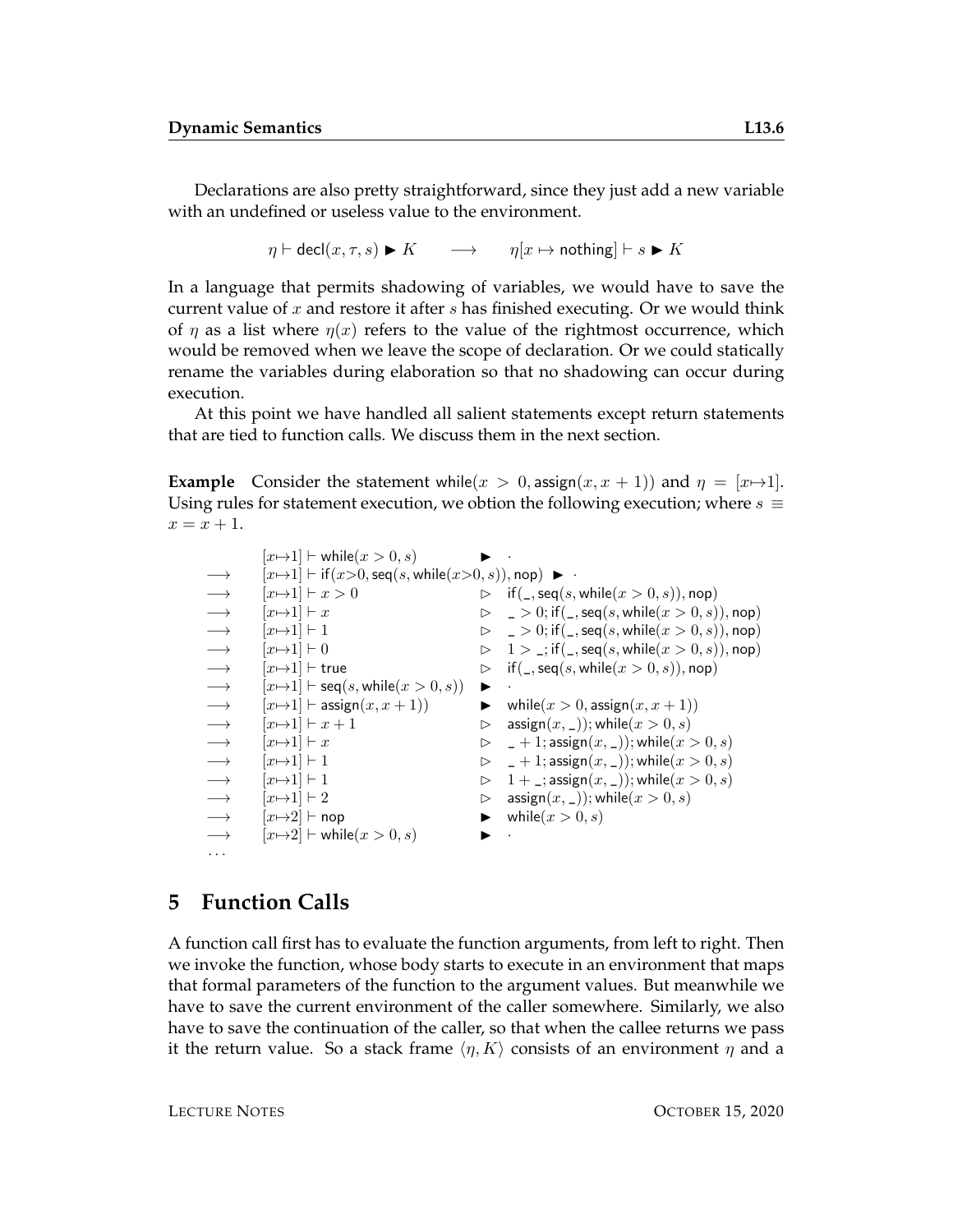continuation K.

Call stack  $S ::= \cdot | S, \langle \eta, K \rangle$ 

Now states representing evaluation of expression and execution of statements have the forms

Evaluation  $S : \eta \vdash e \triangleright K$ Execution  $S : \eta \vdash s \blacktriangleright K$ 

We only show the special case of evaluation function calls with two and zero arguments. This gets the point across while avoiding nitpicky details of working with multiple-argument functions.

S ; η ` f(e1, e2) B K −→ S ; η ` e<sup>1</sup> B (f(\_, e2) , K) S ; η ` c<sup>1</sup> B (f(\_, e2) , K) −→ S ; η ` e<sup>2</sup> B (f(c1, \_) , K) S ; η ` c<sup>2</sup> B (f(c1, \_) , K) −→ (S , hη, Ki) ; [x<sup>1</sup> 7→ c1, x<sup>2</sup> 7→ c2] ` s I · *(given that* f *is defined as* f(x1, x2){s}*)* S ; η ` f( ) B K −→ (S , hη, Ki) ; · ` s I · *(given that* f *is defined as* f( ){s}*)*

In the next-to-last rule we see a new environment with values for  $x_1$  and  $x_2$  and a new stack frame save the caller's environment  $\eta$  and continuation  $K$ .

When executing a return statement we simply have to restore the caller's environment and continuation from the stack and pass the return value to the caller's continuation.

$$
S; \eta \vdash \text{return}(e) \blacktriangleright K \longrightarrow S; \eta \vdash e \triangleright (\text{return}(\_), K)
$$
  

$$
S, \langle \eta', K' \rangle; \eta \vdash v \triangleright (\text{return}(\_), K) \longrightarrow S; \eta' \vdash v \triangleright K'
$$

In order to support functions returning void, we can use a useless value, nothing, and elaborate "return;" as return(nothing). We also assume that elaboration adds an additional return(nothing) statement to the end of every void function. As an alternative, we could explicitly add a rule for function calls that finish without a return statement:

 $S, \langle \eta', K' \rangle; \eta \vdash \mathsf{nop} \blacktriangleright \cdot \quad \longrightarrow \quad S; \eta' \vdash \mathsf{nothing}$  is  $K'$ 

### **6 Statics, Dynamics, and Safety**

We start the machine initially in a state where we call the main function, and we stop the abstract machine if we reach this continuation.

$$
\cdot ; \cdot \vdash \text{main}() \rhd \cdot \qquad \qquad (\text{initial state})
$$
\n
$$
\cdot ; \eta \vdash c \rhd \cdot \qquad \longrightarrow \qquad \text{value}(c) \quad (\text{final state})
$$

which will eventually step to value( $c$ ), where  $c$  is returned by the main function. We have defined four kinds of *machine state* ST :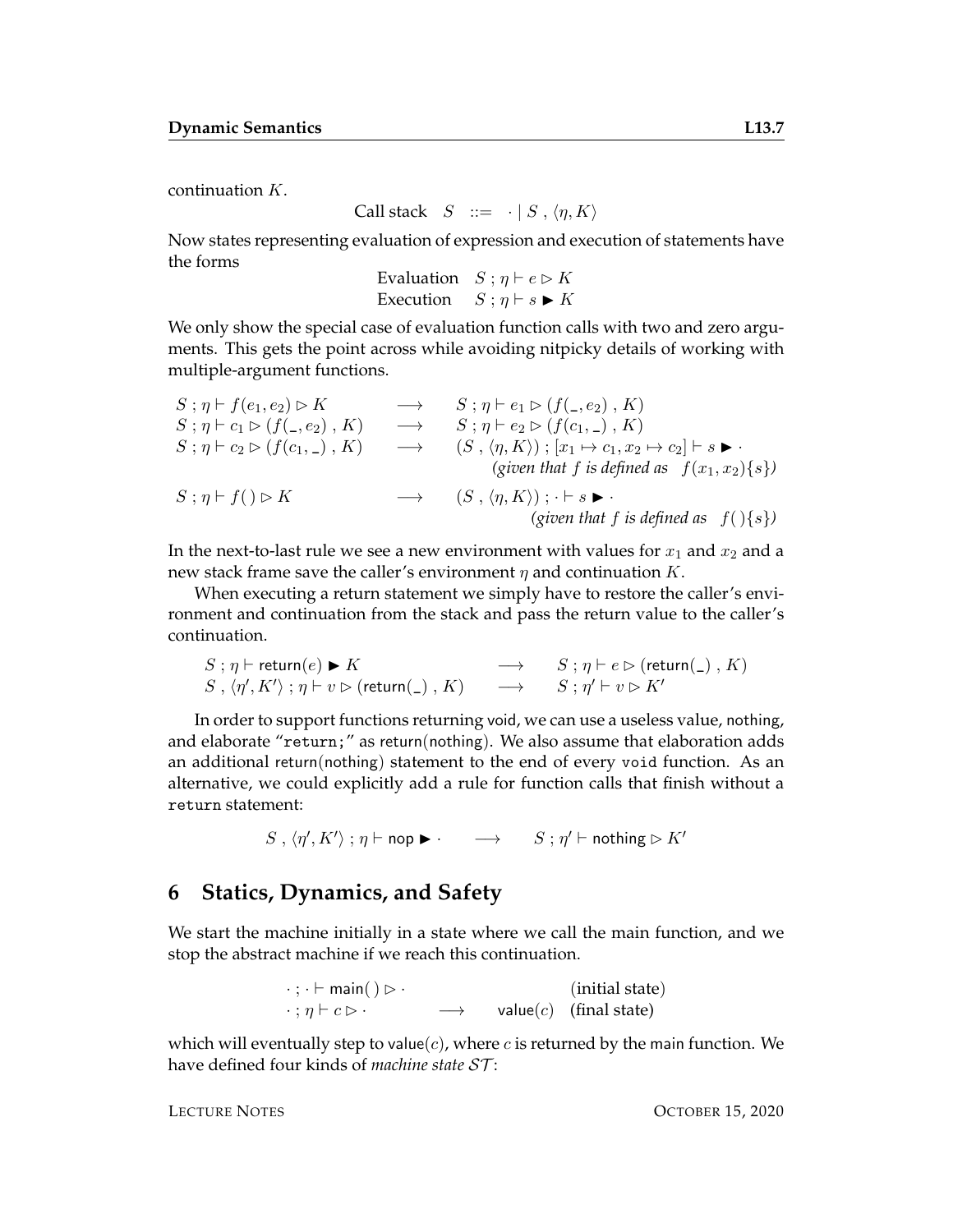- $S : \eta \vdash e \triangleright K$  Evaluating the expression e with the continuation K
- $S : \eta \vdash s \blacktriangleright K$  Executing the statement s with the continuation K
- value $(c)$  Final state, return a value
- exception $(E)$  Final state, report an error

We've also written a bunch of transition rules  $ST \rightarrow ST'$ . Can we say anything about whether those rules are reasonable or not?

Obviously we don't expect any final state to be on the left-hand side of a transition. On that basis we could say that any rule like value(3)  $\rightarrow$  value(4) is an unreasonable rule. We might also care that the language is deterministic: that every machine state  $ST$  has at most one state  $ST'$  such that  $ST \rightarrow ST'.$ 

In the other direction, there are many examples of non-final states that have *no* transition:  $S; \eta \vdash 42 \rhd (if(\_, s_1, s_2); K)$  is one example, and  $\cdot; \cdot \vdash$  nop  $\blacktriangleright \cdot$  is another. Such states are called *stuck* – it is literally undefined what the program should do in such a state. The central relationship between the static semantics and dynamic semantics is that any program that passes the static semantics should be *free of undefined behavior*, that is, free of stuck states. This can be expressed mathematically:

**Theorem 1 (No undefined behavior)** *If a program is valid as defined by the static semantics, and*

 $\cdot; \cdot \vdash \textsf{main}() \rightarrow \mathcal{ST}_1 \rightarrow \dots \rightarrow \mathcal{ST}_n$ *then either*  $ST_n$  *is a final state or else*  $ST_n$  *is not-stuck because there exists a state*  $ST'$  $\mathit{such that} \; \mathcal{ST}_n \quad \longrightarrow \quad \mathcal{ST}'.$ 

In a course like 15-312, we would learn how to prove these sorts of theorems, but just stating the theorem is still useful as a specification. If we can find a *counterexample*, a program that passes the static semantics and yet gets stuck in a non-final state according to the dynamic semantics, then we know that we need to change either or static or dynamic semantics.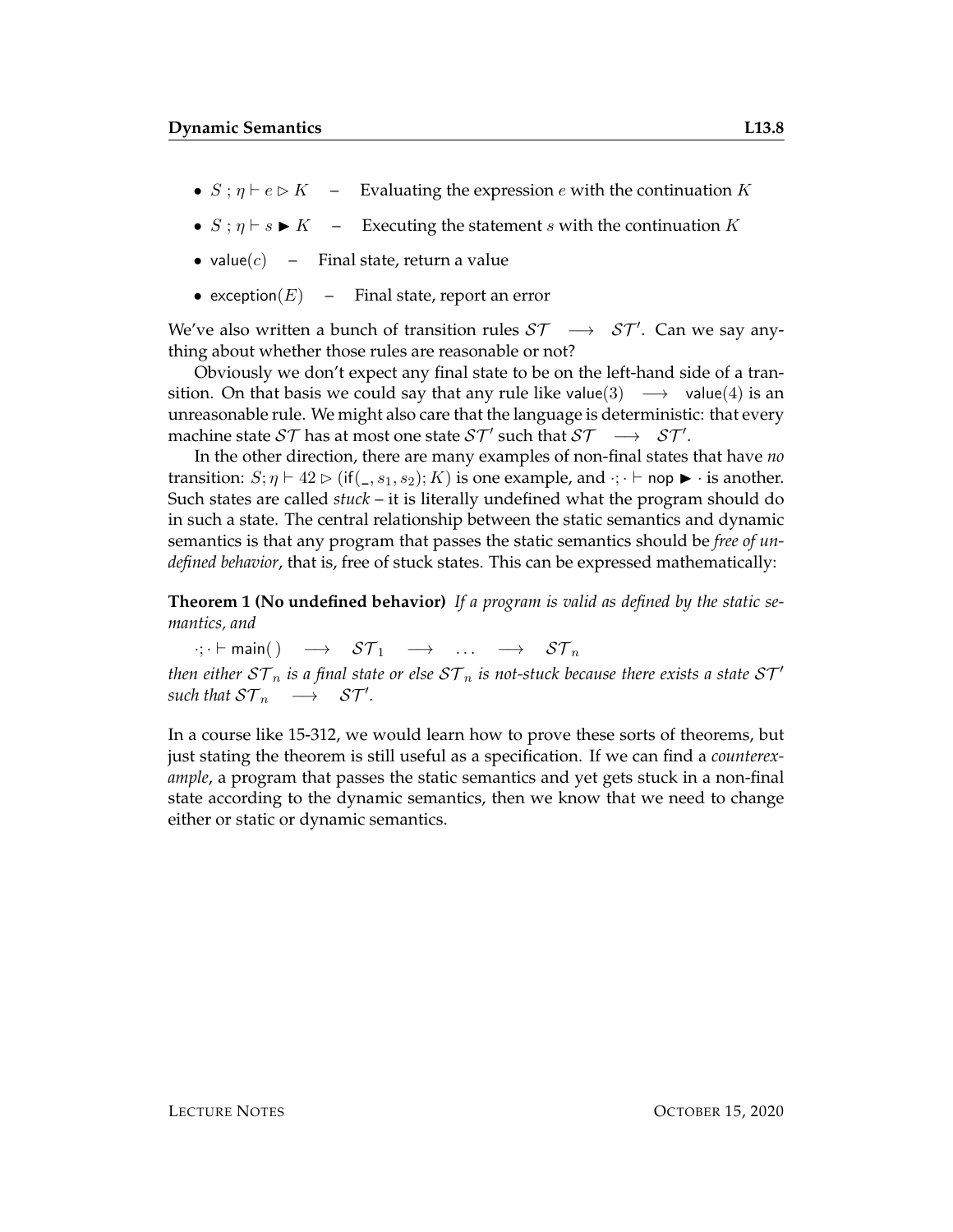# **7 Summary**

We use  $\odot$  to stand for either a pure operation  $\oplus$ , or a potentially effectful operation  $\oslash$  as well as shift, comparison, and bitwise operators.

|                                                          |  | Expressions $e ::= c   e_1 \odot e_2  $ true   false $  e_1 \& e_2   x   f(e_1, e_2)   f()$                                                                                                                |
|----------------------------------------------------------|--|------------------------------------------------------------------------------------------------------------------------------------------------------------------------------------------------------------|
|                                                          |  | Statements $s ::= \text{nop}   \text{seq}(s_1, s_2)   \text{assign}(x, e)   \text{ decl}(x, \tau, s)$<br>$\textsf{if}(e,s_1,s_2) \mid \textsf{while}(e,s) \mid \textsf{return}(e) \mid \textsf{assert}(e)$ |
| Values                                                   |  | $v$ : $=$ $c$   true   false   nothing                                                                                                                                                                     |
| Environments $\eta$ ::= $\cdot$   $\eta$ , $x \mapsto c$ |  |                                                                                                                                                                                                            |
| Stacks $S ::= \cdot   S, \langle \eta, K \rangle$        |  |                                                                                                                                                                                                            |
|                                                          |  | Cont. frames $\phi$ ::= $\Box \odot e \mid c \odot \Box \vdash \& e \mid f(\Box, e) \mid f(c, \Box)$<br>  $s \mid$ assign $(x, \_) \mid$ if $(\_, s_1, s_2) \mid$ return $(\_) \mid$ assert $(\_)$         |
| Continuations $K ::= \cdot   \phi, K$                    |  |                                                                                                                                                                                                            |
| Exceptions $E ::=$ arith abort                           |  |                                                                                                                                                                                                            |
|                                                          |  |                                                                                                                                                                                                            |